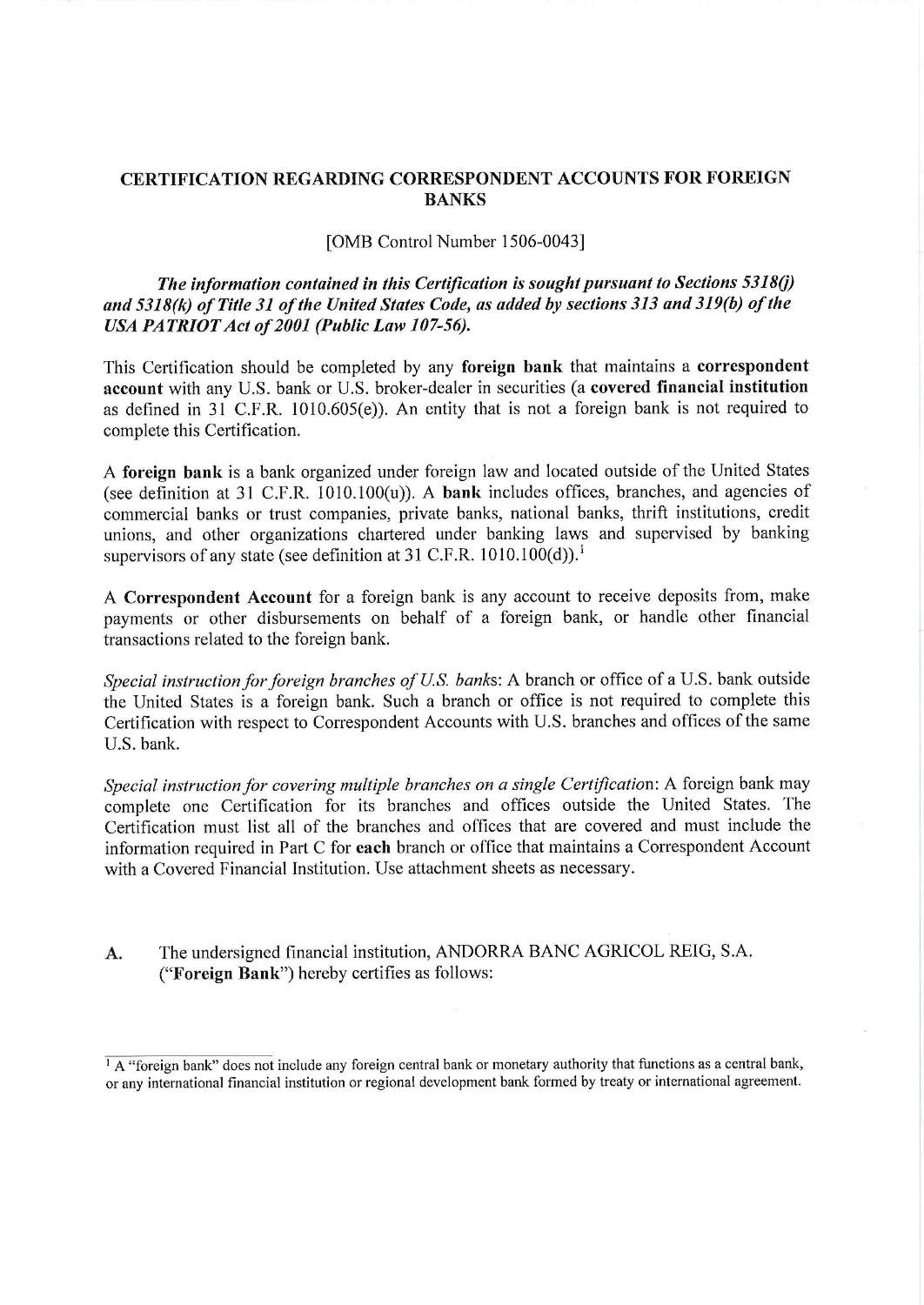#### $\mathbf{R}$ . Correspondent Accounts Covered by this Certifícation: Check one box.

- $\Box$  This Certification applies to all accounts established for Foreign Bank by Covered Financial Institutions.
- $\Box$ This Certifícation applies to Correspondent Accounts established by (ñame of Covered Financial Institution(s)) for Foreign Bank.

#### $\mathbf{C}$ . Physical Presence/Regulated Affíliate Status: Check one box and complete the blanks.

- $\vert\mathbf{v}\vert$ Foreign Bank maintains a physical presence in any country. That means:
	- Foreign Bank has a place of business at the following street address: C/MANUEL CERQUEDA I ESCALER, 4-6; AD700 ESCALDES-ENGORDANY, ANDORRA where Foreign Bank employs one or more individuals on a full-time basis and maintains operating records related to its banking activities.
	- The above address is in PRINCIPALITY OF ANDORRA, where Foreign Bank is authorized to conduct banking activities.
	- Foreign Bank is subject to inspection by AUTORITAT FINANCERA ANDORRANA (AFA), the banking authority that licensed Foreign Bank to conduct banking activities.
- $\Box$ Foreign Bank does not have a physical presence in any country, but Foreign Bank is a regulated affíliate. That means:
	- Foreign Bank is an affíliate of a depository institution, credit unión, or a foreign bank that maintains a physical presence at the following Street address: , where it employs one or more persons on a full-time basis and maintains operating records related to its banking activities.
	- The above address is in (insert country), where the depository institution, credit union, or foreign bank is authorized to conduct banking activities.
	- Foreign Bank is subject to supervision by (insert), (insert Banking Authority), the same banking authority that regulates the depository institution, credit union, or foreign bank.
- $\Box$ Foreign Bank does not have a physical presence in a country and is not a regulated affíliate.

#### D. Indirect Use of Correspondent Accounts: Check box to certiíy.

 $\vee$  No Correspondent Account maintained by a Covered Financial Institution may be used to indirectly provide banking services to certain foreign banks. Foreign Bank hereby certifies that it does not use any Correspondent Account with a Covered Financial Institution to indirectly provide banking services to any foreign bank that does not maintain a physical presence in any country and that is not a regulated affíliate.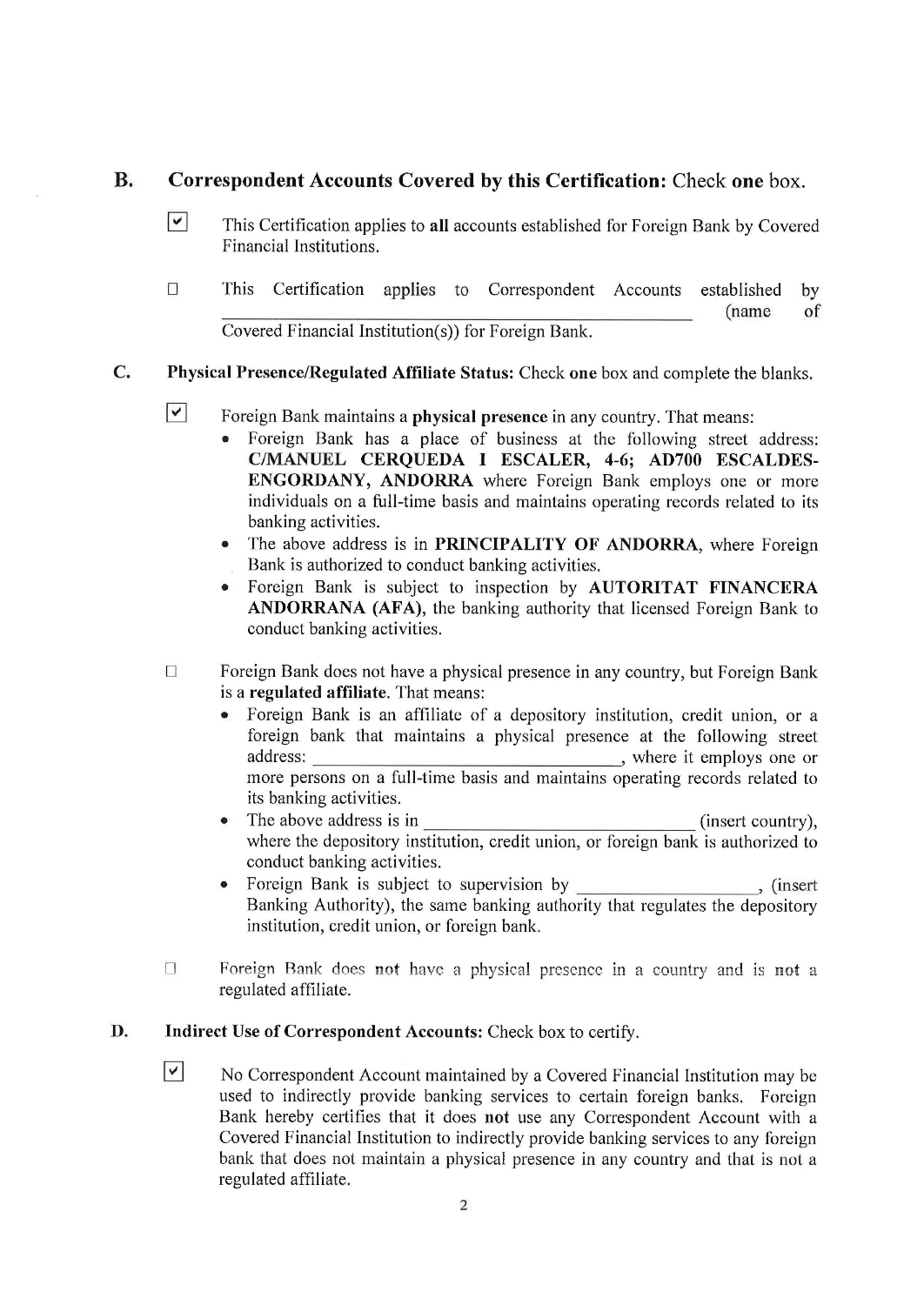### E. Ownership Information: Check box 1 or 2 below, if applicable.

- $\Box$ 1. Form FR Y-7 is on file. Foreign Bank has fíled with the Federal Reserve Board a current Form FR Y-7 and has disclosed its ownership information on Item 4 of Form FR Y-7.
- 2. Foreign Bank's shares are publicly traded. Publicly traded means that the  $\Box$ shares are traded on an exchange or an organized over-the-counter market that is regulated by a foreign securities authority as defíned in section 3(a)(50) of the Securities Exchange Act of 1934 (15 U.S.C. 78c(a)(50)).

If neither box 1 nor 2 of Part E is checked, complete item 3 below, if applicable.

 $\triangleright$  3. Foreign Bank has no **owner(s)** except as set forth below. For purposes of this Certification, owner means any person who, directly or indirectly, (a) owns, controls, or has power to vote 25 percent or more of any class of voting securities or other voting interests of Foreign Bank; or (b) Controls in any manner the election of a majority of the directors (or individuals exercising similar functions) of Foreign Bank. For purposes of this Certifícation, (i) person means any individual, bank, Corporation, partnership, limited liability company or any other legal entity; (ii) voting securities or other voting interests means securities or other interests that entitle the holder to vote for or select directors (or individuáis exercising similar functions); and (iii) members of the same family<sup>2</sup> shall be considered one person.

| Name                                                                                                                                            | Address                                                                  |
|-------------------------------------------------------------------------------------------------------------------------------------------------|--------------------------------------------------------------------------|
| Family 1: through REIG FINANCES SAU<br>and REIG PATRIMONIA SA                                                                                   | C/Manuel Cerqueda i Escaler, 4-6,<br>AD700 Escaldes-Engordany<br>Andorra |
| <b>Roser RIBAS DURO</b><br><b>Debora RIBAS DURO</b><br><b>Josep Oriol RIBAS DURO</b><br><b>Oscar RIBAS DURO</b><br><b>Roser DURO RIBO</b>       |                                                                          |
| Family 2: through CERQUEDA<br><b>DONADEU SA</b><br><b>Manel CEROUEDA DONADEU</b><br><b>Manel CEROUEDA DIEZ</b><br><b>Cristina CEROUEDA DIEZ</b> | C/Manuel Cerqueda i Escaler, 4-6,<br>AD700 Escaldes-Engordany<br>Andorra |

<sup>&</sup>lt;sup>2</sup> The same family means parents, spouses, children, siblings, uncles, aunts, grandparents, grandchildren, first cousins, stepchildren, stepsiblings, parents-in-law and spouses of any of the foregoing. In determining the ownership interests of the same family, any voting interest of any family member shall be taken into account.